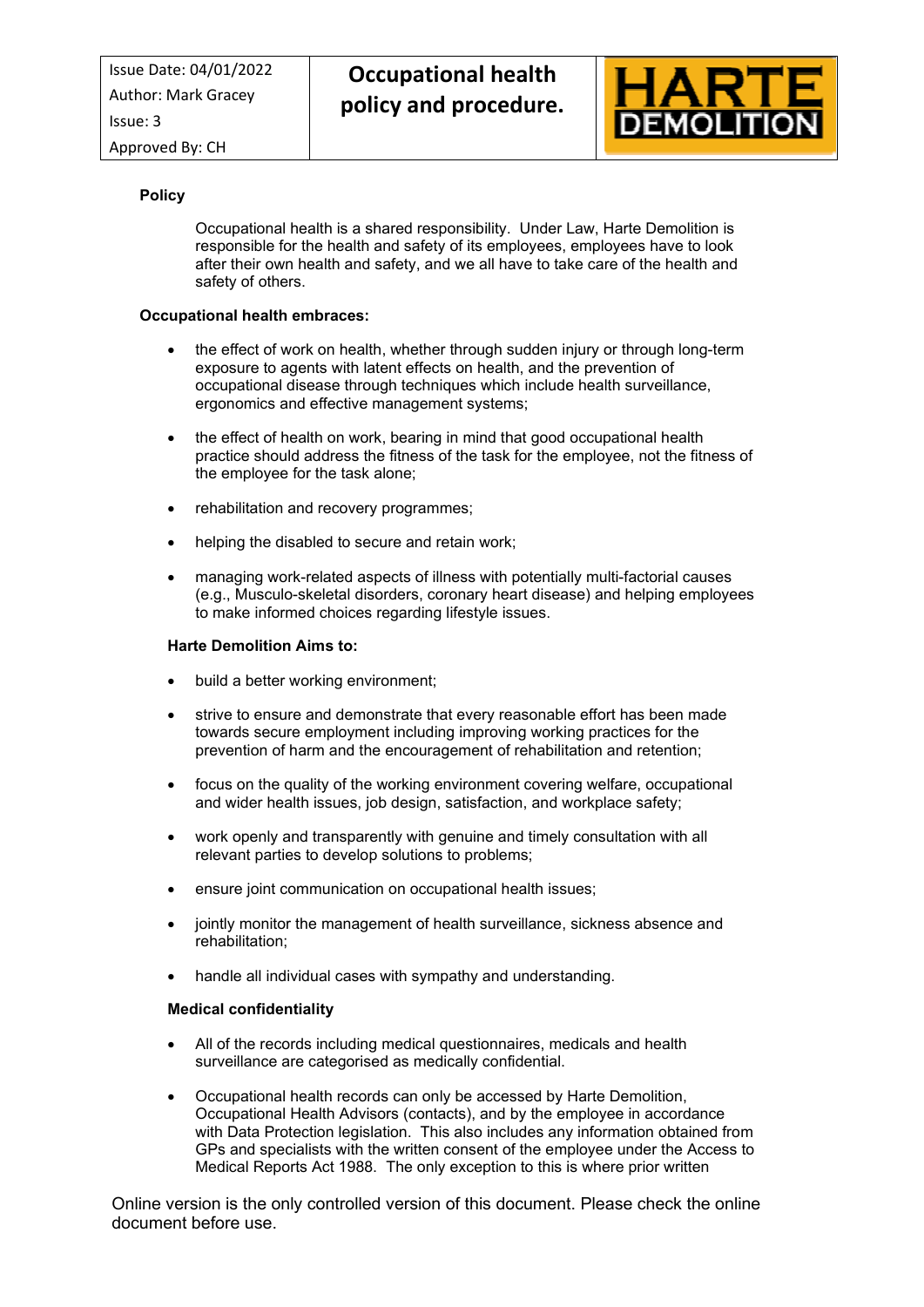Approved By: CH



consent has been given by the employee for the information to be disclosed to other named persons.

- In interpreting the information, Occupational Health will inform Harte Demolition whether the employee is fit for work or not and if any work restrictions should apply but may not disclose any medically confidential information without the employee's prior written consent.
- Medical records are held locally in envelopes sealed by our Occupational Health Advisors and in locked cabinets. These envelopes may only be opened by our Occupational Health Advisors.

# **Employment medical screening**

The purpose of employment medical screening is to:

- ascertain whether an individual is fit and safe to perform the job for which he/she is being considered;
- advise on any requirement for reasonable adjustments that may need to be made to the work activity or environment, in view of the individual's capabilities.
- All offers of employment are made subject to medical screening. Employees and prospective employees may be required to undergo a medical examination. Full account will be taken of Disability Discrimination legislation.

## **Health surveillance**

The purpose of health surveillance is to:

- provide appropriate health surveillance for employees, based on an assessment of the potential risk of harm through work activity;
- provide employees with general advice on other health matters.
- Employees will be encouraged to attend and co-operate with Health Surveillance as requested and to inform Harte Demolition of any medical condition that may affect his or her potential to complete work safely, or which they suspect may have been caused or exacerbated by work activity.
- As health surveillance is designed to meet relevant statutory safety requirements, co-operation with the policy is required. Refusals to attend statutory elements of health surveillance by an employee will be explored sensitively, but unreasonable refusal to co-operate may result in disciplinary action. Individual employee's reasons for not attending i.e., religious, or other personal factors will be fully taken into account.

#### **Absence management and rehabilitation**

The purpose of absence management and rehabilitation is to:

- demonstrate commitment to employees health, safety, and welfare;
- monitor and manage sickness absence in a fair and equitable way;
- take positive action to improve attendance (e.g., through well thought out rehabilitation programmes);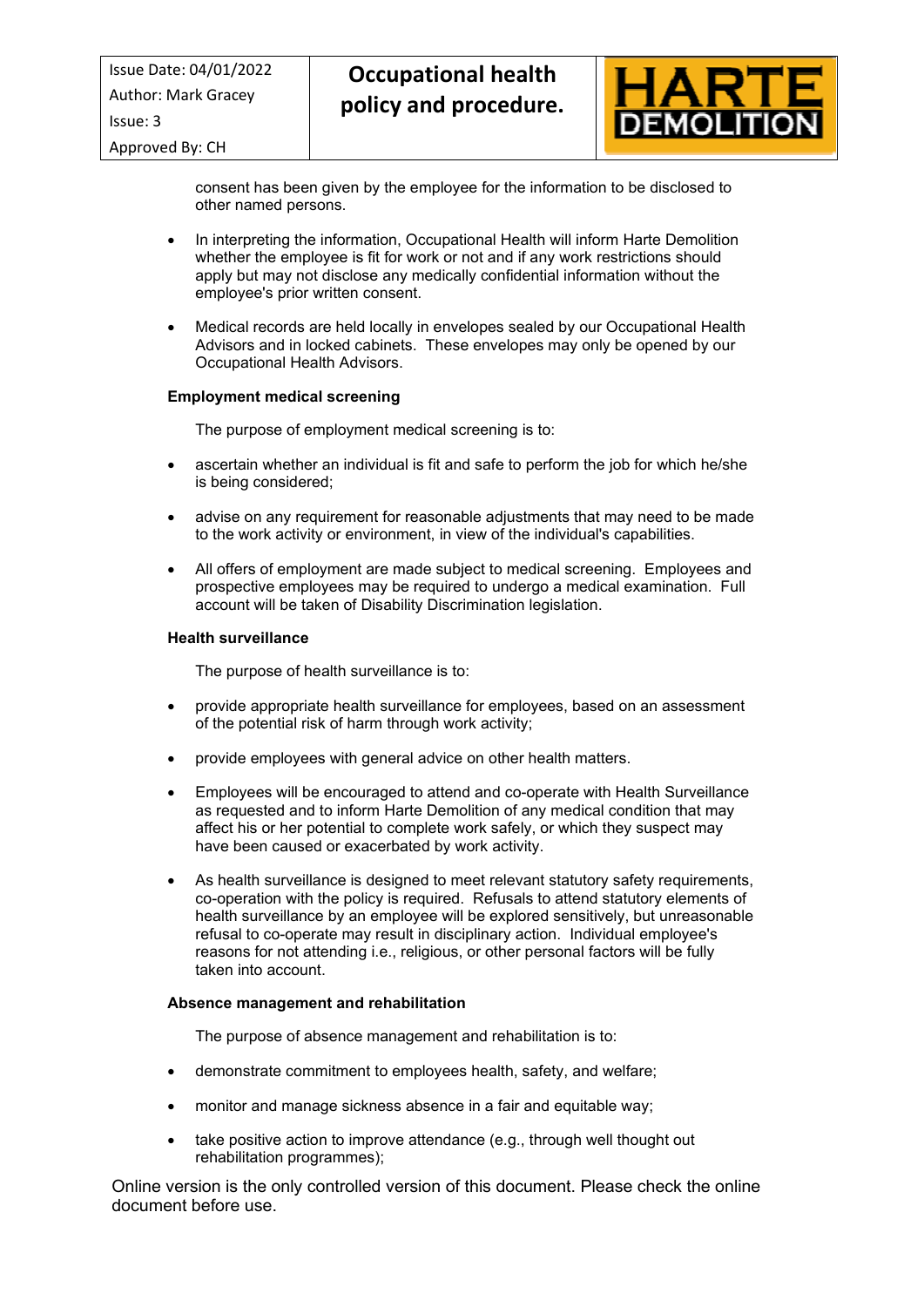Approved By: CH



- rehabilitate employees to enable an earlier return to work following illness or injury;
- promote early intervention for conditions known to respond well to such action; reduce levels of sickness and association absence;
- minimise the incidence of ill-health retirement.
- Employees may be referred by line management to Occupational Health to ascertain if a medical examination is necessary.
- Job function assessment
- Referral to local Nationwide occupational health service
- Occupational Health Advisors (Contacts)
- This referral will be made in full consultation with the employee and with the welfare of the employee in mind. The employee is expected to attend such referrals. Any refusal to attend will be explored sensitively, but unreasonable refusal to co-operate may result in Harte Demolition acting on the facts as known or in disciplinary action. Individual employee's reasons for not attending i.e., religious, or other personal factors will be fully taken into account.

## **Absence Management and Rehabilitation procedure**

The emphasis throughout this procedure is not to force employees who are unfit back to work, but to take positive action to improve attendance through well thought out rehabilitation programmes. an early return to work will often prove therapeutic and provide a better outcome than an employee at home and alone will produce.

#### **Organisational responsibilities**

Everyone has a responsibility to ensure high levels of attendance. Specifically, these responsibilities are:

#### **Employees should:**

- report any absence from work to their manager/supervisor in accordance with Harte Demolition Sickness Absence Reporting procedure.
- co-operate with requests to attend OH assessments. Refusal to attend following a referral at Management request, will result in Harte Demolition making a decision on the only available information and may result in disciplinary action.

Managers/Supervisors should:

- take prime responsibility for absence management.
- maintain contact with absent employees.
- ensure that new employees are informed of Harte Demolition sickness absence reporting procedure and that all employees follow this agreed procedure.
- ensure that all absences are recorded and that accurate attendance/nonattendance records are maintained.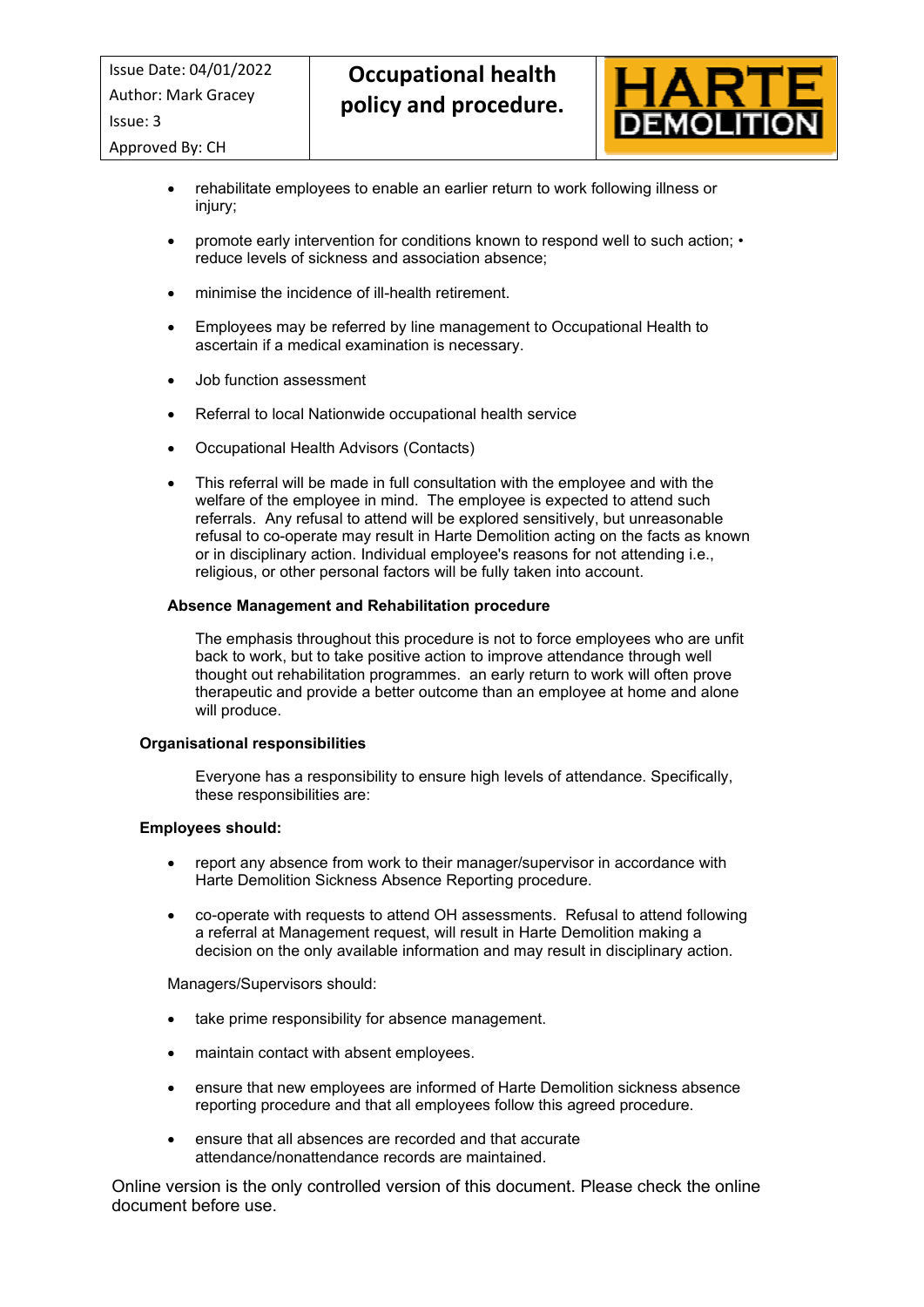Approved By: CH



- conduct a return-to-work interview on the employee's return to work, to discuss reasons for the absence, and, where necessary via the OH service, arrange a health assessment to identify the need for any work restrictions etc.
- identify any occupational causes of ill health, and trigger action to improve the situation
- seek advice from OH contacts in determining whether repetitive absence has an underlying medical cause
- speed return to work as appropriate following reference to OH advice/expertise
- ensure that employees receive sympathetic counselling/advice
- where necessary, ensure that employees receive positive encouragement to improve attendance and to take appropriate action where other measures have failed.

## **Occupational Health should:**

- provide professional occupational health advice to Harte Demolition
- support managers/supervisors in planning return to work programmes
- make recommendations for specialist treatment when appropriate
- ensure good communications especially during the early part of a rehabilitation programme
- regularly review rehabilitation programme objectives, priorities and end dates Personnel/Payroll should:
- provide absence summaries on a quarterly basis to line managers for monitoring purposes
- ensure a consistent approach to absence management and rehabilitation is applied
- support and advise line managers and employees regarding absence management and rehabilitation
- monitor performance of occupational health advisers

#### **Definitions**

- Information from self-certified sickness forms and doctors' certificates will be collated by Payroll for sick pay purposes and to identify employees requiring early intervention by our Occupational Health Advisers. For analysis purposes, the definitions shown below apply.
- Short term sickness absence: absence less than consecutive 20 working days.
- Long term sickness absence: absence of 20 consecutive days or more.
- Repetitive absence: where an employee's absenteeism index score is 150 or more.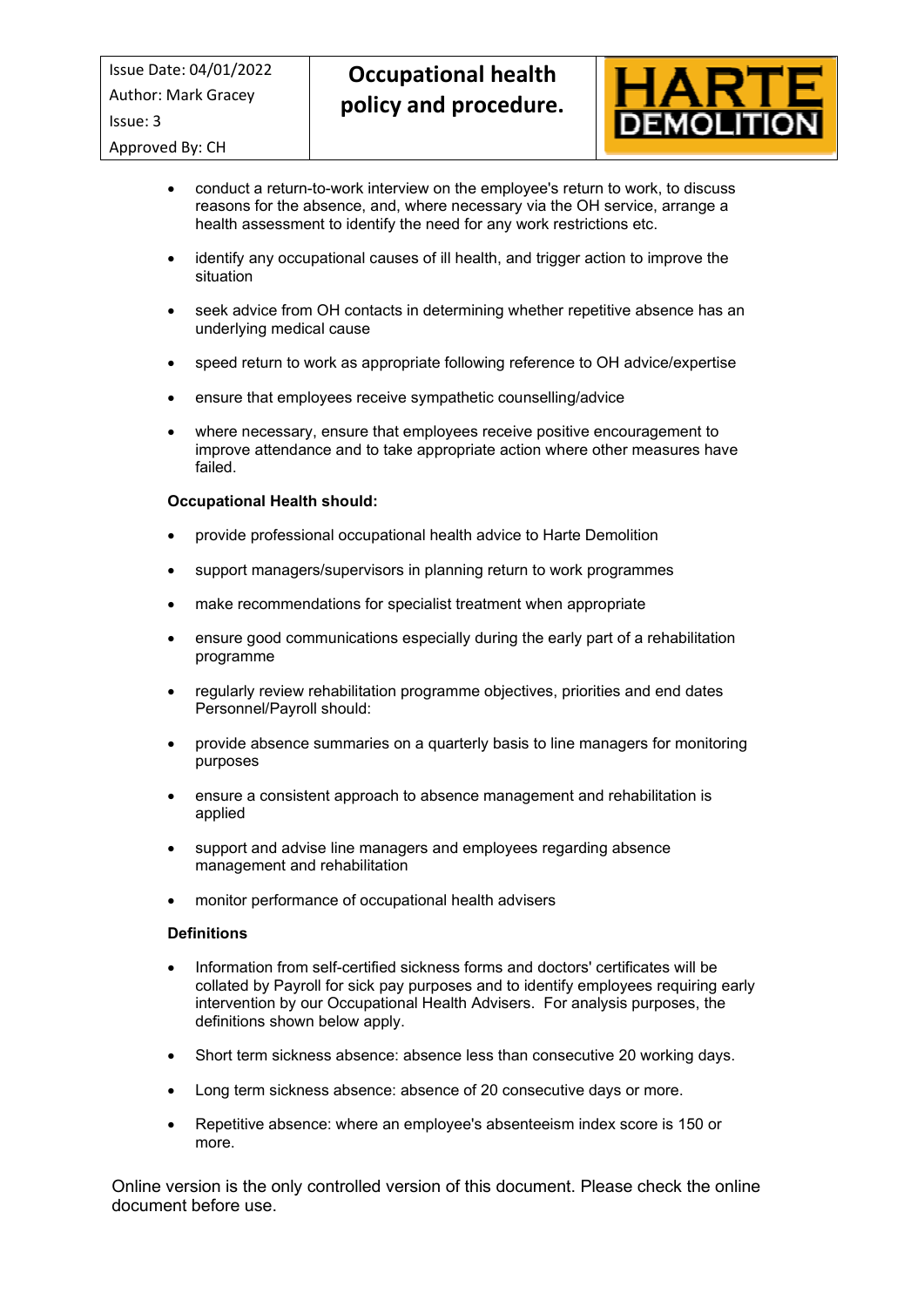

The index score is calculated as follows: S x S x D were

S = the number of spells in a specified period

 $D =$  the number of days of absence in a specified period

However, managers should take into account that some employees with an accepted underlying medical reason may have a score in excess of 150; such individual circumstances, including employees disabled as defined under disability legislation, will be recognised and treated sympathetically.

Rehabilitation: is the restoration to health and working capacity of a person debilitated by illness (physical or psychological) or by injury.

Early intervention - absences due to depression/anxiety/stress, back pain and accidents at work are conditions known to respond well to early intervention. In these cases, line management will make an immediate referral to Occupational Health.

## **Absence monitoring**

On reporting absence

- 1. In accordance with sickness absence reporting of Harte Demolition Employment Provisions, the employee should contact his/her line manager to report his/her absence and speak to the line manager in person. The line manager will establish from the telephone conversation the reason for the absence, the expected length of absence and will counsel the employee where appropriate. If the reason for absence is due to a condition which is known to respond to early intervention, then the line manager will discuss an immediate referral to Occupational Health with the employee. It is essential that the line manager maintains regular contact with the employee throughout his/her absence. This will help the individual realise they are missed, encourage his/her return to work and allow managers to offer an occupational health referral or any other assistance if appropriate.
- On return to work

Following any absence, a return-to-work interview should be held with the employee by his/her immediate line manager.

The purpose of the interview is:

to agree that the employee is safe to resume work where appropriate by reference to Occupational Health where there is a high level of absence, or the absence is thought not to be genuine, to express concern over the situation, and explore it in more depth.

to allow referral to be made to medical advice from the OH service, if appropriate

If appropriate a brief record of this interview and relevant conclusions should be made.

If the absence falls into one of the categories below, further action may be necessary.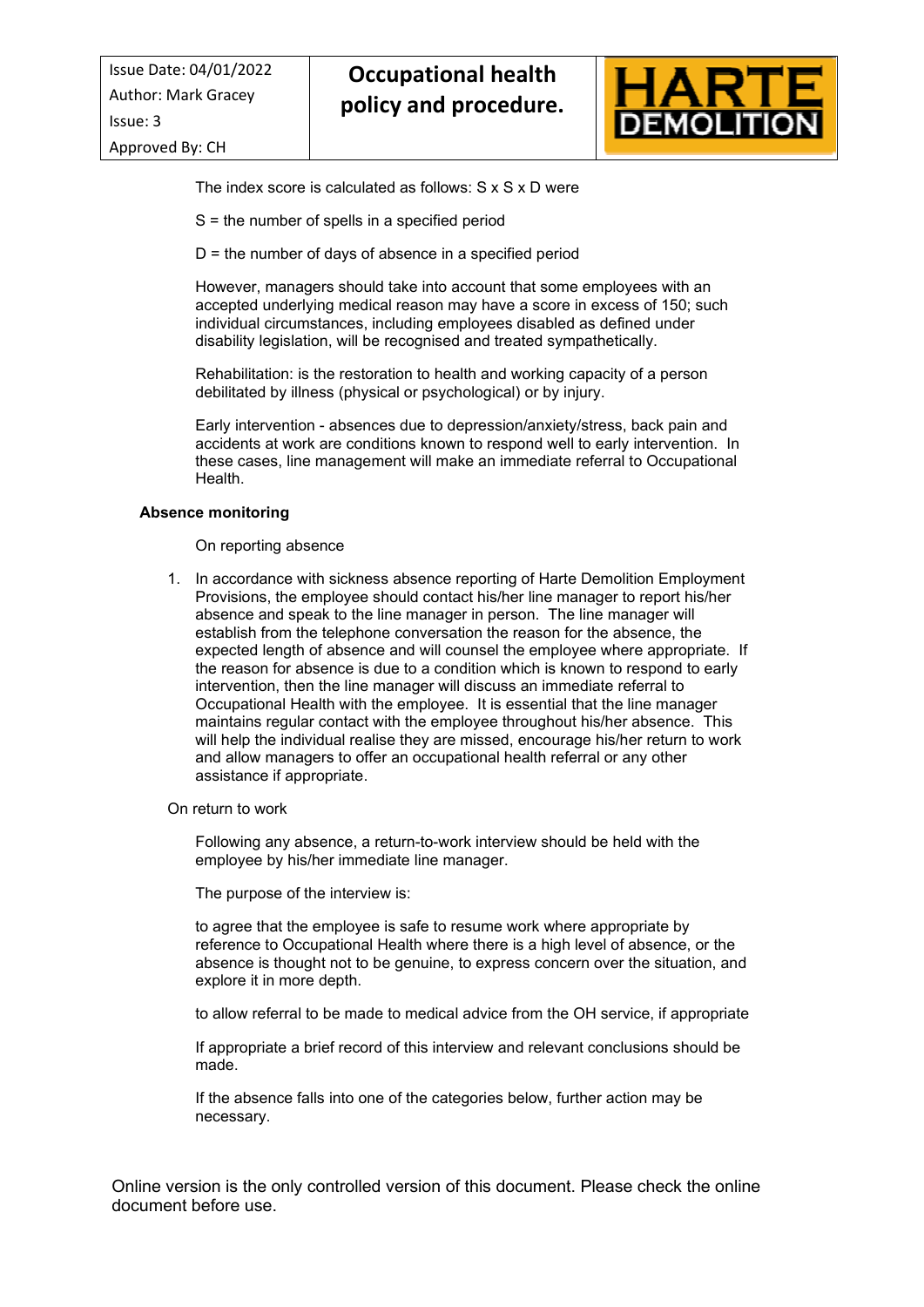

# **Action**

## Short term sickness absence

- If absence is for one of the conditions defined under early intervention, an immediate referral is made by the line manager to Occupational Health.
- If the absence is for other reasons, the line manager should maintain contact with the employee, at a suitable frequency, offering assistance where appropriate.

## Repetitive absence

When an individual's sickness absence falls into this category (see definition above), all available information should be gathered to identify, as far as possible, the reasons for absence and any patterns of absence.

## **Informal**

An informal meeting should be arranged between line manager and employee to discuss

- the reasons and patterns for absence
- what, if any, medical advice has already been sought
- whether there are any underlying medical conditions on which Occupational Health could advise any personal or domestic problems or concerns.
- any personal or domestic problems or concerns.
- Any mitigating factors will be taken into account. If a satisfactory explanation is not forthcoming, an Informal Caution should be given. The employee should be advised that his/her absence level is too high, and that his/her sickness record will be carefully monitored and reviewed.
- If the absence is identified as being due to a possible underlying medical condition, as a first step, referral should be made to Occupational Health. If a medical condition is identified, Occupational Health will give appropriate advice. If there is no satisfactory medical explanation, this should be discussed with the individual employee and an Informal Caution may be appropriate.

# **Formal**

#### Written caution

- If the employee continues to have incidents of sickness absence, and there is no evidence of an underlying medical problem, a formal hearing should be arranged. The hearing will be conducted by a manager, who has not been previously involved, in the presence of a representative of the Personnel Department in an advisory capacity.
- At the hearing, the employee should be asked, in a reasonable, compassionate manner, whether he/she has any explanation for his/her absences. If so, this should be followed up and any constructive help given which may contribute to an improvement in the employee's attendance record. This may include a referral to Occupational Health. If some root cause for the absence is found, which is related to health, then it may be appropriate for the matter to be dealt with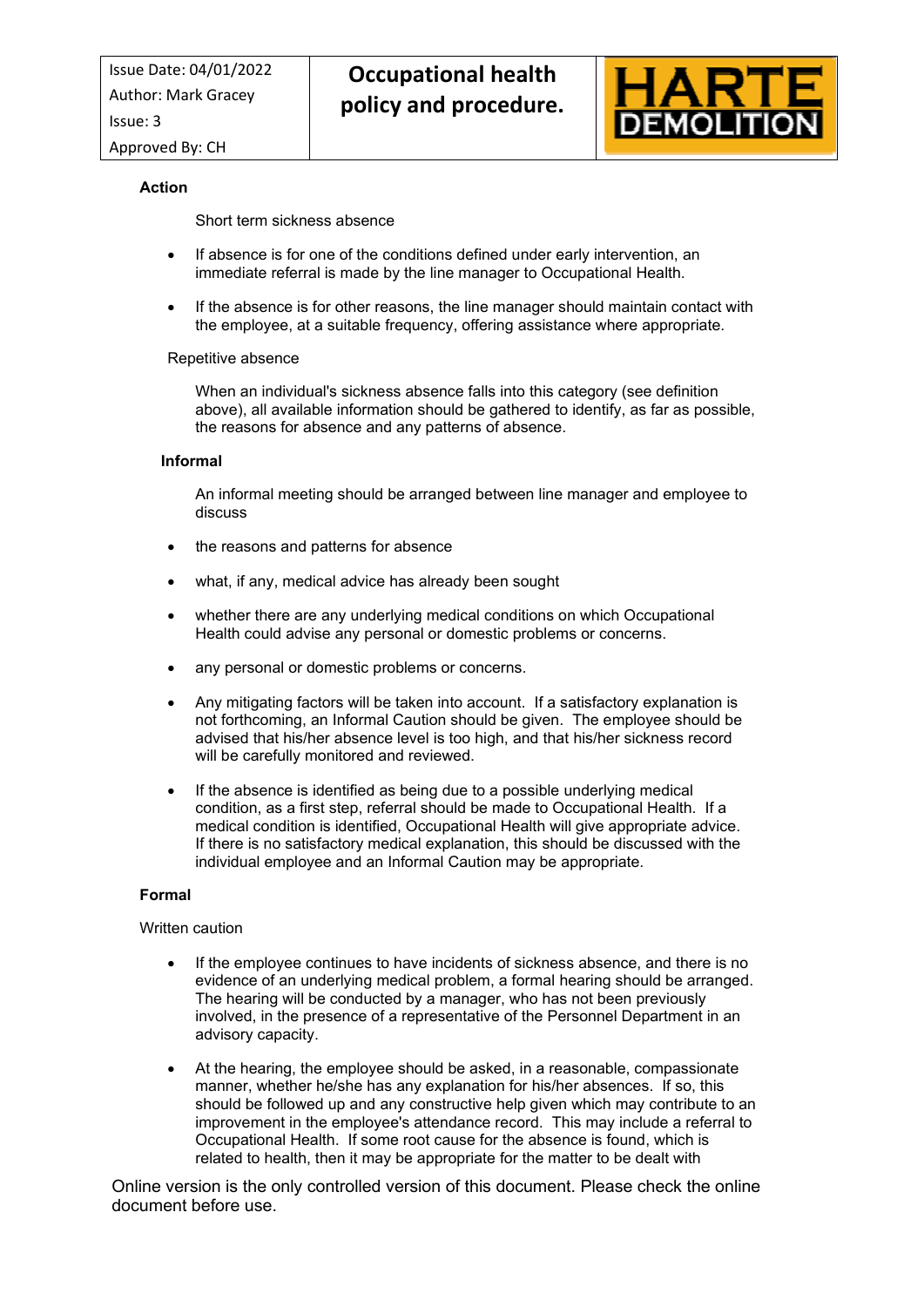

through the procedure for cases of long-term sickness absence.

 If no satisfactory explanation is forthcoming, however, the individual should be issued with a Written Caution. This will indicate that previous levels of absence have been unacceptably high and state that a significant improvement is required, or dismissal may ensue. The Written Caution will remain on the employee's record for six months.

#### **Final written caution**

 If the employee fails to achieve the required improvement, this will result in a further formal hearing being arranged and, unless mitigating circumstances are revealed, a Final Written Caution should be issued, indicating that continued failure to achieve the stated level of attendance will result in dismissal. Sufficient time for improvement must be given, with specific reviews being undertaken every three months. The Final Written Caution will remain on the employee's record for twelve months.

## **Dismissal**

 If the employee still fails to achieve and maintain the required improvement, a further formal hearing will be arranged. The employee's age, length of service, performance, the likelihood of a change in attendance, the availability of suitable alternative work and the effect on the business of past and possible future absences, should all be taken into account in determining appropriate action. Unless mitigating circumstances are revealed, the employee will be dismissed.

#### **Appeals against decisions**

- Individuals may appeal against decisions made at formal hearings. He/she should appeal to the appropriate Personnel Manager, in writing, within ten working days of receiving confirmation of the decision. The letter should include a statement of the grounds upon which the appeal is based.
- The Personnel Manager shall arrange for the appeal to be heard at the earliest possible opportunity, normally not later than ten working days from receipt of the appeal, whilst providing an opportunity for all sides to reflect on the circumstances and for the employee to prepare his/her case.
- The Appeal Hearing shall be heard by a manager at a higher level of authority to the manager who conducted the absence hearing and who has not been involved at any stage of the procedure, advised by a representative of the Personnel Department. The case will be put by the line manager who presided at the original hearing.

# **Long term sickness absence**

- Regular contact should be maintained with the employee. Occupational health advice is likely to be required in cases of lengthy absence. The line manager should refer the employee to Occupational Health as rehabilitation or fast track referral may be appropriate.
- If the employee is unable to carry out his/her normal duties, alternative work will be considered. It must however be useful and within the scope of the employee's capabilities.

Online version is the only controlled version of this document. Please check the online document before use. Occupational Health will advise the line manager on the likely duration of